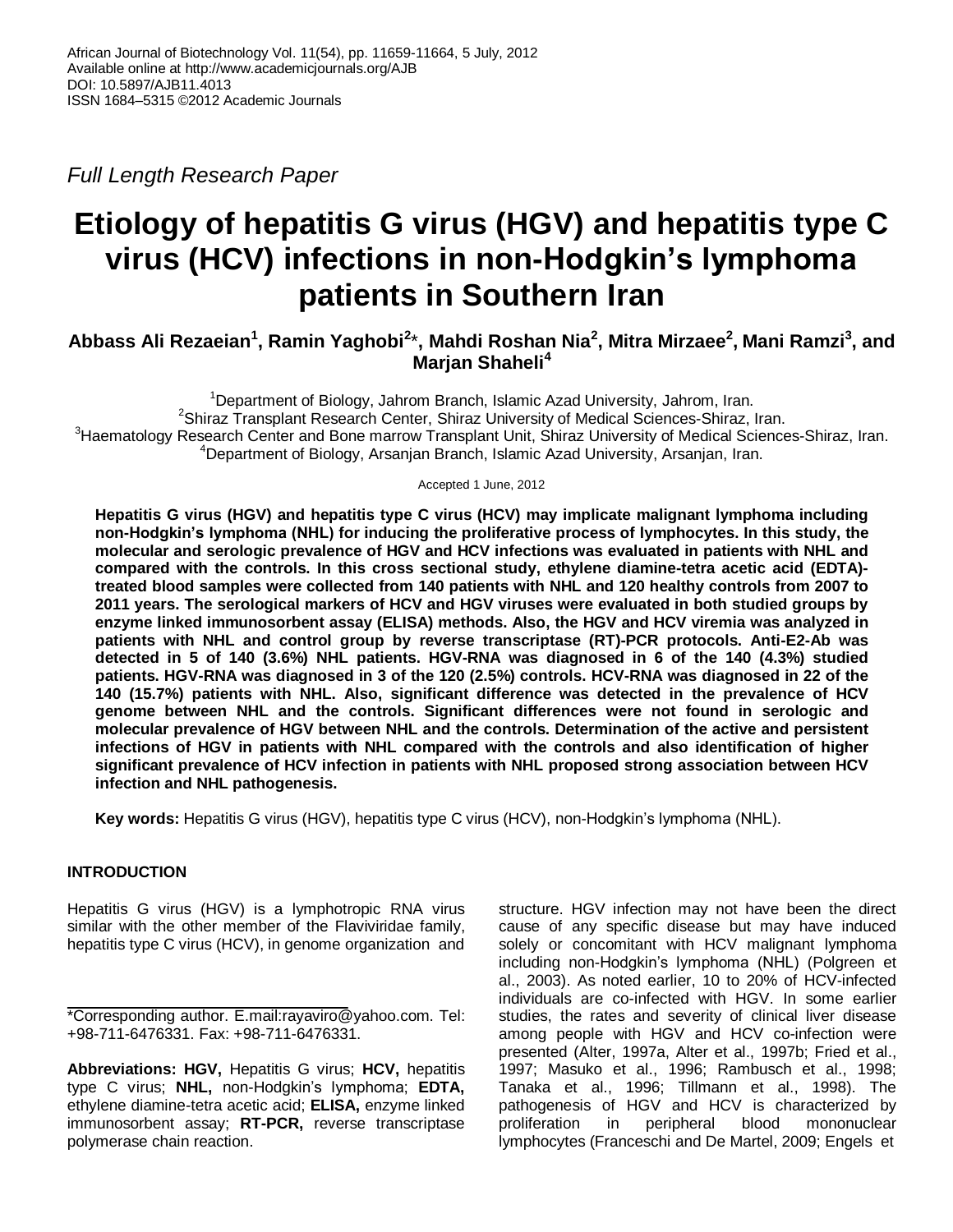al., 2004; Mostafa et al., 2003). HGV and HCV may induce the aberrant immunologic response and probably have a role in introducing or complicating the outcome of NHL (Engels, 2007; Zignego et al., 2007). Also, HGV and HCV may have prolonged stimulation on the immune system which may increase the rates of lymphoma (Engels, 2007; Levrero, 2006). It is hypothesized that a specific stimulation of B cells to lymphotropic viruses may lead to uncontrolled proliferation of lymphocytes (Mazzaro et al., 2005). Earlier reports from different geographic areas presented an association between HGV and pathogenesis of NHL. The higher prevalence of HGV genome has been found in patients with NHL compared to controls (Ellenrieder et al., 1998; Giannoulis et al., 2004; De Renzo et al., 2002; Kaya et al., 2002; Minton et al., 1998; Pavlova et al., 1999; Zignego et al., 1997). But some studies with limitations in sample size and related controls have not found an association between HGV infection and NHL (Arican et al., 2000; Collier et al., 1999; Keenan et al., 1997; Michaelis et al., 2003; Nakamura et al., 1997). On the other hand, HCV appears to have a role in the pathogenesis of a proportion of patients with NHL (Franceschi et al., 2009; Engels, 2007). Association between HCV and NHL was supposed lately and has been the subject of high investigations as well as some arguments (Engels et al., 2004; Zignego et al., 2007; Dogan and Viswanatha, 2007). HCV infection is thought to promote the NHL development by inducing chronic lymphoproliferation through persistent antigenic stimulation (Franceschi et al., 2009; Engels, 2007; Mehdi and Al Ajlan, 2006). Several reports, mainly from Asia and Europe (Alter et al., 1997b; Engels et al., 2004; Mostafa et al., 2003; Al-Ghiti et al., 2006; Iannitto et al., 2002; Park et al., 2008; Wu et al., 2006), have shown an increase in the prevalence of HCV infection in B-cell NHL patients (Franceschi et al., 2009; Engels et al., 2004; Zignego et al., 2007; Al-Ghiti et al., 2006; Iannitto et al., 2002; Park et al., 2008; Wu et al., 2006). Based on these findings, HGV and HCV single and co-infection may increase the risk of NHL. Therefore, in this study the possible association between HGV and HCV infections with etiology of NHL was evaluated.

## **MATERIALS AND METHODS**

All patients with NHL were enrolled in this study; they were admitted from different geographical regions of Southern Iran to Namazee Hospital of Shiraz University of Medical Sciences, Shiraz, Iran, between 2007 and 2011 years. Identification and classification of NHL malignancies were evaluated by expert pathologists and hematooncologists based on WHO criteria. The control group included hospital patients who were clinically ruled out of hematological malignancies and abnormalities in the laboratory. EDTA treated blood samples were collected from 140 NHL patients and 120 healthy control group. Also, some risk factors of NHL pathogenesis were statistically analyzed for all studied patients with NHL.

## **HGV and HCV antigenic and serological analysis**

Antibody against HGV-E2 glycoprotein (Anti-E2 Ab) was evaluated in plasma samples by third generation ELISA kit (DIAPRO, Italy), according to the manufacturers' instruction. Anti-HCV antibody (HCVAb) was analyzed in studied plasma samples by third generation ELISA kit (DIAPRO, Italy), according to the manufacturers' instruction.

## **HGV and HCV molecular diagnosis**

## *HCV-RNA extraction and amplification*

The HCV-RNA genome was extracted from plasma samples by RNA plus extraction procedure as previously described (Ebadi et al., 2011). The quality of extraction technique was evaluated by spiking of HCV-RNA in HCV negative plasma sample. The extracted HCV-RNA was amplified by a qualitative Nested-HCV-RT-PCR detection Kit (CinnaGen, Iran), according to the manufacturers' instruction.

## *HGV-RNA extraction and amplification*

HGV genome was also extracted by RNX-plus extraction procedure as previously described (Ebadi et al., 2011). The presence of HGV - RNA genome was analyzed by an in-house Nested-HGV-RT-PCR protocol. In the RT-PCR step cDNA was synthesized from 3 μl extracted HGV RNA at 25°C for 1 h and at 72°C for 10 min using random hexamer and Moloney murine leukemia virus reverse transcriptase (M-Mulv-RT). The 20μL RT-master mix contained 0.2 mMol of dNTPs, 0.01 mg/ml of Random Hexamer, 7.5 U/ml of M-Mulv-RT, 1 U/ml of ribonuclease inhibitor, and 4 μl of 5 μl RTbuffers.

In the simple PCR protocol, the PCR master mix contained: 2 μl of cDNA, 0.1 pMol/μl of primers, 0.2 mMol of dNTPs, 2.5 U of Taq DNA polymerase, 2.5 μl of 10X PCR buffer, and 1.5 mMol of MgCl<sub>2</sub>. The 2 μl of simple PCR product was used in second round of nested PCR step with the same condition as simple PCR protocol. The total volume per reaction in two rounds of simple and nested PCR protocols was 25 μl. The thermocycling conditions for simple and nested PCR rounds were the same. Simple PCR was initiated with a first round at 95°C for 5 min followed by a second round of 25 cycles at 94°C for 50 s, 55°C for 40 s, and 72°C for 50 s, and finalized with extension at 72°C for 3 min. The nested PCR protocol was initiated with a first round at 95°C for 5 min followed by a second round of 35 cycles at 94°C for 40 s, 64°C for 35 s and 72°C for 40 s, and finalized with extension at 72°C for 3 min.

#### **Statistical analysis**

Significant differences between serologic and molecular diagnostic markers of HGV and HCV in patients with NHL and controls and also statistical correlations between viral hepatitis infective markers in patients and controls were analyzed by parametric and non parametric analyses with SPSS for Windows (version 12, Chicago, IL, USA). A level of *P*≤0.05 was accepted as statistically significant.

## **RESULTS**

The 80 of 140 (57%) patients with NHL are males and 60 of 140 (43%) of patients were females with mean age of  $43 \pm 16.98$  years old. Also, 42 of 120 (35%) controls were males and the rest of them, 78 of 100 (65%) were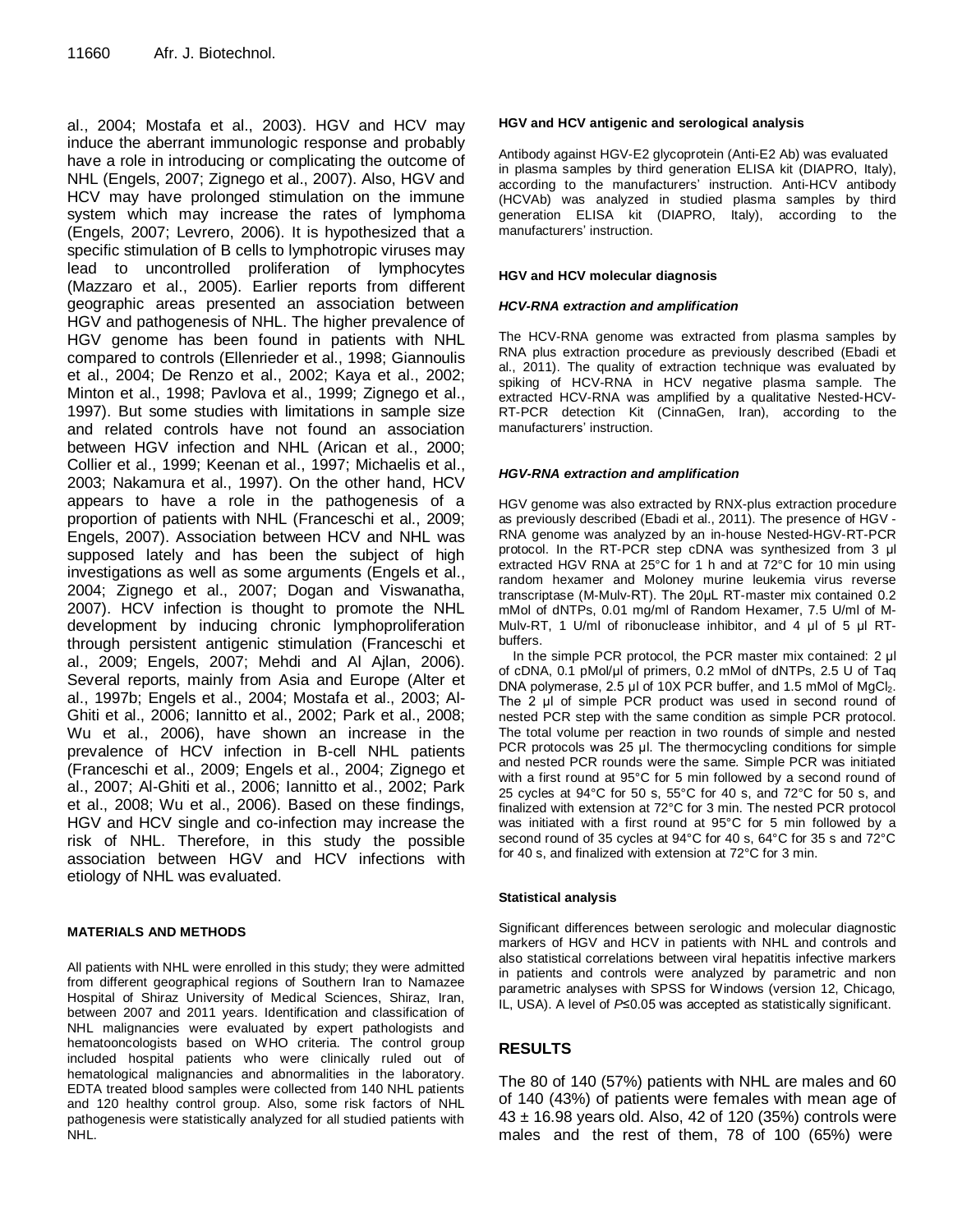| <b>Marker</b>  | NHL patients number (%) | Control group number (%) | P-value | <b>OR</b> | 95% CI      |  |
|----------------|-------------------------|--------------------------|---------|-----------|-------------|--|
| <b>HCV Ab</b>  |                         |                          |         |           |             |  |
| $-Ve$          | 136/140 (97.1)          | 120/120 (100)            | 0.015   | 0.943     | 0.890-0.999 |  |
| $+Ve$          | 4/140(2.9)              | 0/120(0)                 |         |           |             |  |
| <b>HGV Ab</b>  |                         |                          |         |           |             |  |
| $-Ve$          | 135/140 (96.4)          | 120/120 (100)            | 0.342   | 0.756     | 0.865-1.234 |  |
| $+Ve$          | 5/140(3.6)              | 0/120(0)                 |         |           |             |  |
| <b>HGV-RNA</b> |                         |                          |         |           |             |  |
| -Ve            | 134/140 (95.7)          | 117/120 (97.5)           | 0.258   | 0.432     | 0.028-3.453 |  |
| $+Ve$          | 6/140(4.3)              | 3/120(2.5)               |         |           |             |  |
| <b>HCV-RNA</b> |                         |                          |         |           |             |  |
| -Ve            | 118/140 (84.3)          | 120/120 (100)            | 0.0001  | 0.857     | 0.779-0.943 |  |
| $+Ve$          | 22/140 (15.7)           | 0/120(0)                 |         |           |             |  |

**Table 1.** Prevalence of HGV and HCV infective markers in NHL patients and controls.

+Ve: Positive; -Ve: negative; NV: not valid.

females with mean age of  $36 \pm 12.87$  years old. All patients with NHL and controls were adults. B-cell NHL is the most prevalent type of lymphoma in the studied patients.

## **Molecular presentation of HGV and HCV**

HGV-RNA was diagnosed in 6 of 140 (4.3%) patients with NHL and one of them also showed the history of HBV infection. HGV-RNA was diagnosed in 3 of 120 (2.5%) controls. No Significant difference was found in the prevalence of HGV genome between NHL and the controls. On the other hand, HCV-RNA was diagnosed in 22 of 140 (15.7%) patients with NHL and none of healthy controls. Also significant difference was detected in prevalence of HCV genome between patients with NHL and controls (P=0. 0001; OR=0.857; 95%CI=0.779 - 0.943) (Table 1).

## **Serological presentation of HGV and HCV**

Anti-E2- HGVAb was found in 5 of the 140 (3.6%) NHL patients and none were found in the controls. HCVAb was found in 4 of 140 (2.9%) NHL patients and none was found in the controls. Patients with NHL simultaneously presented HCV genome in related plasma sample (Tables 1 and 2). Significant difference was found in the prevalence of HCV antibody between NHL and controls  $(P = 0.015; OR = 0.943; 95\% CI = 0.890-0.999)$  (Table 1).

# **Single and multiple infections of HGV and HCV**

At least one of the different molecular and immunological markers of HGV and HCV was found in 7 of 140 (5%), and 22 of 140 (15.7%) patients with NHL, respectively. Also HGV and HCV infective markers were found in 3 of 120 (2.5%), and none of controls, respectively. Coinfection of HGV and HCV was diagnosed by evaluation of different markers of these two viruses in 3 of 140 (2.1%) patients with NHL. Co-infection of HGV with HCV was not diagnosed in any of the controls.

## **HGV and HCV and risk factors of NHL**

Significant relationship was found between anti-E2 HGVAb with types of lymphoma (P=0.046). HGV-RNA was significantly correlated with age (P=0.012). History of smoking (P=0.018) had significant correlation with HCV infection. But significant correlations were not seen between other risk factors with HGV and HCV infective markers.

# **DISCUSSION**

Viral hepatitis infections have variable presentation in patients with NHL and associate with a wide spectrum of liver involvement (Franceschi et al., 2009; Engels et al., 2004; Engels, 2007; Mostafa et al., 2003). With some controversy, hepatitis viruses HGV can infect and propagate in lymphoid cells and tissues and has the potential to participate in the malignancy of lymphoid tissues like NHL (Kim et al., 2002; Rambusch et al., 1998; Kaya et al., 2002; Pavlova et al., 1999; Arican et al., 2000; Collier et al., 1999; Krajden et al., 2010). Earlier studies with some limitations also support this hypothesis. HGV viremia was found in 4.5% of NHL cases vs. 1.8% of controls. Also they found strong association between HGV viremia with diffuse large B cell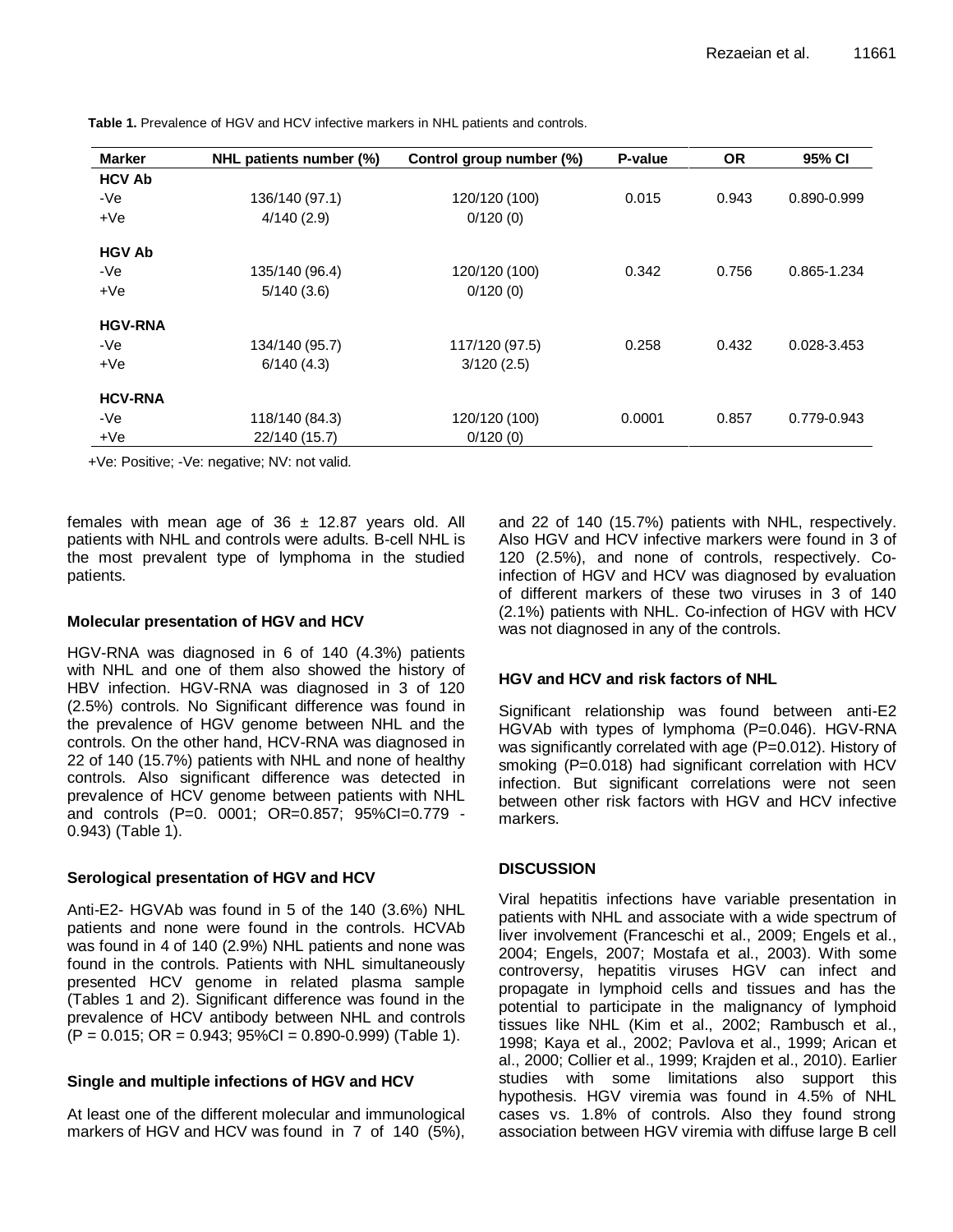| Indices population of | Age (Mean+-SD) | Gender N (%)   |                | <b>HGV-RNA</b>     | <b>HGV-Ab</b>  | <b>HCV-RNA</b>   | <b>HCV-Ab</b>  |
|-----------------------|----------------|----------------|----------------|--------------------|----------------|------------------|----------------|
| study                 |                | <b>Male</b>    | Female         | N (%)              | N(%            | N (%)            | N (%)          |
| Patients with NHL     | $43 \pm 16.98$ | 80 of 140 (57) | 60 of 140 (43) | 6 of 140 (4.3)     | 5 of 140 (3.6) | 22 of 140 (15.7) | 4 of 140 (2.9) |
| Controls              | 36±12.87       | 42 of 120 (35) | 78 of 120 (65) | $3$ of 120 $(2.5)$ | Not detected   | Not detected     | Not detected   |

**Table 2.** Frequencies and average values of indices in patients with NHL and controls.

lymphoma (Krajden et al., 2010). The genome of HGV was significantly diagnosed with higher prevalence  $(P = 0.02)$  in cases with hematological malignancy (72%) than in the patients with clonally stem cell diseases (28%) (Pavlova et al., 1999).

In UK, HGV RNA was found in 10% of lymphoma patients vs. only 1% of blood donors (Minton et al., 1998). Also, they evaluated the HGV viremia in NHL cases. This group found the genome of HGV without co-infection with HCV RNA in 13% of patients with NHL. But in another study, HCV RNA was only detected in 4.3% of these lymphoma cases (Ellenrieder et al., 1998). In Turkey, HGV genome was diagnosed in 1.25%, HBsAg in 5%, and HCVAb in 1.25% of 80 patients with hematologic malignancy. HGV RNA was found in 10 of 108 (9.6%) patients with B cell NHL. But only 4 of 285 (0.7%) Greek blood donors were infected with HGV genome. The higher prevalence of HGV infection in patients with NHL could propose the potential participation of this viral infection in the pathogenesis of NHL (Giannoulis et al., 2004).

In controversial reports which benefit association between HGV infection and NHL outcomes, detection of HGV in 5% of lymphoma patients and 3% of controls emphasizes the unimportant role of HGV infection in the pathogenesis of NHL (Collier et al., 1999). Also, HGV infection was found in 7.1% of patients with NHL vs. 1.4% of controls, whose ages and sexes matched (Kaya et al., 2002). HGV infection was not detected in any patients with NHL (Arican et

al., 2000). Moreover, similar to these conflicting reports, in this study anti-HGV E2-Ab was found in 3.6% of patients with NHL who have no history of HBV and HCV infections. HGV RNA was diagnosed in 4.3% of NHL patients with one of them showing the history of HBV infection. No significant difference was found in the prevalence of HGV viremia between NHL patients and controls. At least, one of molecular and immunological markers of HGV was diagnosed in 5% patients with NHLs vs. 2.5% of controls. HGV viremia was significantly correlated with age (P=0.012). Also, HGV Ab was significantly related to types of lymphoma (P=0.046).

HCV can infect B lymphocytes and mediate lymphomagenesis including NHL by motivation through particular immune-related interactions (Engels et al., 2004; Engels, 2007; Zignego et al., 2007; Dogan et al., 2007; Schöllkopf et al., 2008). HCV can replicate in the initial stages of the differentiation of progenitor hematopoietic cells. The coincident cleaning of HCV and clinical remission of NHL provides strong evidence that HCV plays an inducing role of NHL development. Most earlier studies have emphasized on the high prevalence and strong association between HCV infection and NHL pathogenesis (Franceschi et al., 2009; Engels et al., 2004; Engels, 2007; Mostafa et al., 2003; Al-Ghiti et al., 2006; Iannitto et al., 2002; Kuniyoshi et al., 2001). In Italian population, HCV was found in 17.5% of patients with NHL (Mele et al., 2003). In Turkey, higher significant prevalence of HCV infection was found in 7.1% of NHL patients vs. 1% of controls

(P<0.05) (Yenice et al., 2003). Also HCV was significantly found in Japanese patients (P=0.0001) with different levels of liver enzymes in the time of NHL diagnosis (Idilman et al., 2000). Also, in another study, 9 to 37% of Europeans with NHL were infected by HCV (Zignego et al., 1997). HCV infection was diagnosed with higher significant prevalence in 22% of NHL patients compared with 4.5% of the controls (Zuckerman et al., 1997). As well as earlier reports, in this study HCV viremia was significantly highly found in 15.7% of patients with NHL compared with the controls (P=0.015).

#### **Conclusion**

In this study, an association between HCV infections with pathogenesis of NHL is suggested. However, efforts should be established in studying of the prevalence rate of HGV and HCV infections in larger groups of patients and also recommend the introduction of preventive and controlling measures of HCV infection in NHL patients.

#### **REFERENCES**

- Al-Ghiti AA, Arbanas T, Diculescu M (2006). Epidemiological characteristics of hepatitis C and B viral infection in patients with lymphoproliferations sustain their role in lymphomagenesis. Maedica. J. Clin. Med., 1: 4.
- Alter HG (1997a). G-pers creepers, where'd you get those papers? A reassessment of the literature on the hepatitis G virus. Transfusion, 37: 569-572.
- Alter HG, Nakatsuji Y, Melpolder J, Wages J, Wesley R,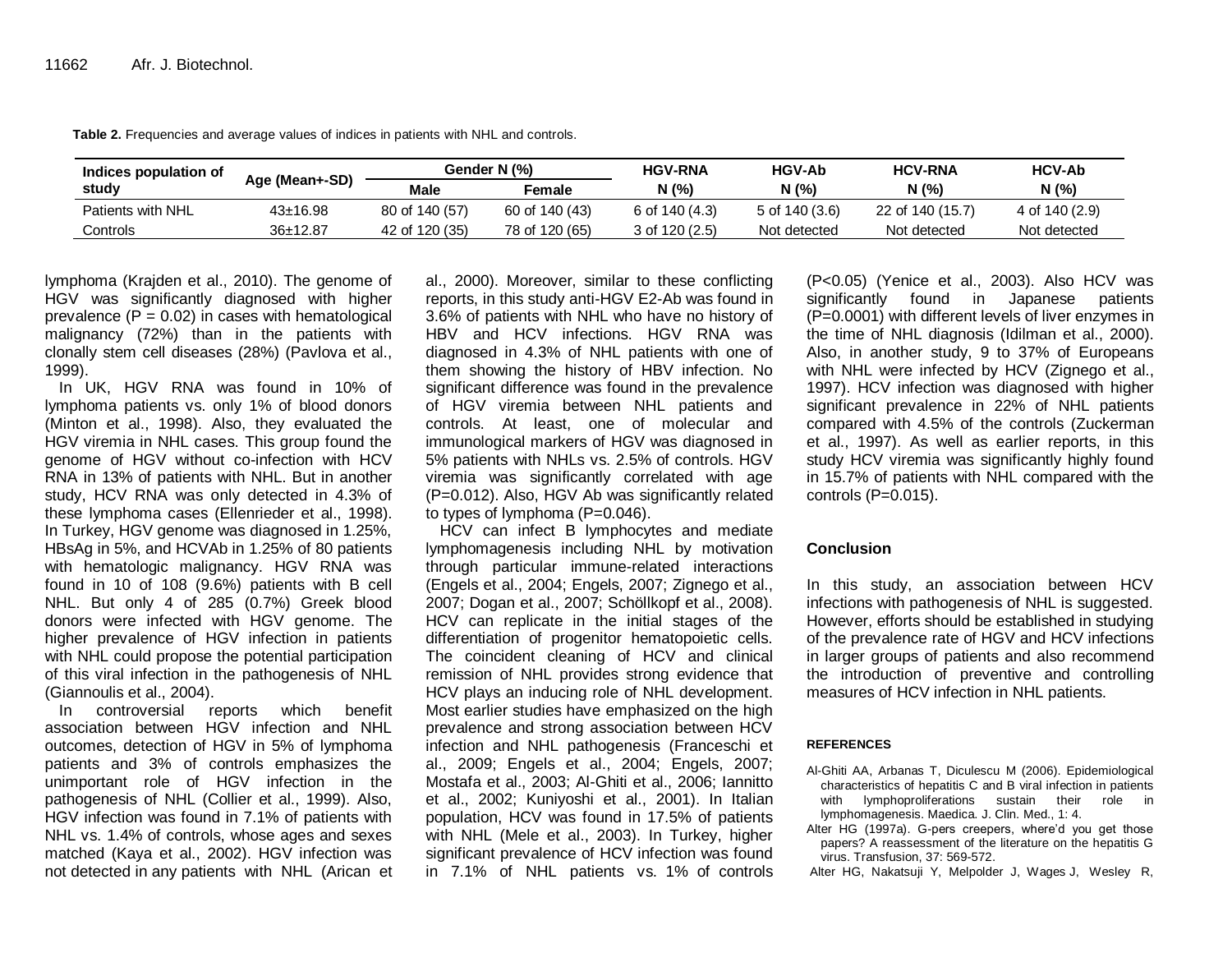- Shih JW, KimAlter HG, Nakatsuji Y, Melpolder J, [Wages J,](http://www.ncbi.nlm.nih.gov/pubmed?term=%22Wages%20J%22%5BAuthor%5D) [Wesley](http://www.ncbi.nlm.nih.gov/pubmed?term=%22Wesley%20R%22%5BAuthor%5D) R, [Shih JW,](http://www.ncbi.nlm.nih.gov/pubmed?term=%22Shih%20JW%22%5BAuthor%5D) Kim JP (1997b). The incidence of transfusion-associated hepatitis G virus infection and its relation to liver disease. N. Engl. J. Med. 336:747–754.
- Arican A, Sengezer T, Bozdayi M, Bozkaya H, Ucgul E, Dincol D, Uzunalimoglu O (2000). Prevalence of hepatitis-G virus and hepatitis-C virus infection in patients with non-Hodgkin's lymphoma. Med. Oncol. 17:123-126.
- Collier JD, Zanke B, Moore M, Kessler G, Krajden M, Shepherd F, Heathcote J (1999). No association between hepatitis C and B-cell lymphoma. Hepatology 29:1259-1261.
- Dogan AU, Carbone M, Emri S, Steele I, Tuncer, M, Pass,HI, Baris YI, (2007). A mesothelioma epidemic in Cappadocia: scientific developments and unexpected social outcomes. Nat. Rev. Cancer 7:147-154
- Dogan A, Viswanatha DS (2007). Hepatitis C virus and lymphoma. J. Clin. Pathol. 60:1378-1383.
- Franceschi RT**,** Ge C, Xiao G, Jiang D, Yang Q, Hatch NE, Roca H, (2009) [Identification and functional characterization of ERK/MAPK](http://www.ncbi.nlm.nih.gov/pubmed/19801668)  [phosphorylation sites in the Runx2 transcription factor.](http://www.ncbi.nlm.nih.gov/pubmed/19801668) J. Biol. Chem. 20;284(47):32533-43. Epub 2009 Sep 30.
- Franceschi S, De Martel C (2009). Infections and cancer: Established associations and new hypotheses. Crit. Rev. Oncol. Hemat. 70:183- 184
- De Renzo A, Persico E, de Marino F, Di Giacomo Russo G, Notaro R, di Grazia C, Picardi M, Santoro L, Torella R, Rotoli B, Persico M (2002). High prevalence of hepatitis G virus infection in Hodgkin's disease and Bcell lymphoproliferative disorders: absence of correlation with hepatitis C virus infection. Haematologica 87:714- 718.
- Ebadi M, Yaghobi R, Geramizadeh B, Bahmani MK, Malek-Hosseini SA, Nemayandeh M (2011). Prevalence of HCV and HGV infections in Iranian liver transplant recipients. Transpl. Proc. 43: 618-620.
- Ellenrieder V, Weidenbach H, Frickhofen N, Michel D, Prummer O, Klatt S, Bernas O, Mertens T, Adler G, Beckh K (1998). HCV and HGV in B-cell non-Hodgkin's lymphoma. J. Hepatol. 28:34-39.
- Engels EA (2007). Infectious Agents as Causes of Non-Hodgkin Lymphoma. Cancer. Epidemiol. Biomarkers. Prev. 16:401-404.
- Engels EA, Chatterjee N, Cerhan JR, Davis S, Cozen W, Severson RK, [Whitby D,](http://www.ncbi.nlm.nih.gov/pubmed?term=%22Whitby%20D%22%5BAuthor%5D) [Colt JS,](http://www.ncbi.nlm.nih.gov/pubmed?term=%22Colt%20JS%22%5BAuthor%5D) [Hartge P](http://www.ncbi.nlm.nih.gov/pubmed?term=%22Hartge%20P%22%5BAuthor%5D) (2004). Hepatitis C virus infection and Non-Hodgkin lymphoma: results of the NCI-SEER multi-center case control study. The International Union Against Cancer 111: 76-80.
- Fried MW, Khudyakov YE, Smallwood GA, [Cong](http://www.ncbi.nlm.nih.gov/pubmed?term=%22Cong%20M%22%5BAuthor%5D) M, [Nichols B,](http://www.ncbi.nlm.nih.gov/pubmed?term=%22Nichols%20B%22%5BAuthor%5D) [Diaz E,](http://www.ncbi.nlm.nih.gov/pubmed?term=%22Diaz%20E%22%5BAuthor%5D) [Siefert P,](http://www.ncbi.nlm.nih.gov/pubmed?term=%22Siefert%20P%22%5BAuthor%5D) [Gutekunst K,](http://www.ncbi.nlm.nih.gov/pubmed?term=%22Gutekunst%20K%22%5BAuthor%5D) [Gordon RDB, Oyer TD,](http://www.ncbi.nlm.nih.gov/pubmed?term=%22Gordon%20RD%22%5BAuthor%5D) [Fields HA](http://www.ncbi.nlm.nih.gov/pubmed?term=%22Fields%20HA%22%5BAuthor%5D) (1997). Hepatitis G virus co-infection in liver transplant recipients with chronic hepatitis C and non-viral chronic liver disease. Hepatology 25:1271- 1275.
- Giannoulis E, Economopoulos T, Mandraveli K, Giannoulis K, Nikolaides C, Zervou E, Papageorgiou E, Zoulas D, Tourkantonis A, Giannopoulos G, Fountzilas G (2004).The prevalence of hepatitis C and hepatitis G virus infection in patients with B cell non-Hodgkin lymphomas in Greece: a Hellenic Cooperative Oncology Group Study. Acta. Haematol. 112:189-193.
- Iannitto E, De Cantis S, Cirrincione S, Ammatuna E, Di Trapani R, Quintini G, Carroccio A, Mariani G (2002). Are blood donors an adequate control group to ascertain HCV prevalence in non-Hodgkin's lymphoma patients. J. Gastroenterol. Hepatol. 17:1039- 1041.
- Idilman R, Ustun C, Aslan O, Ozcan M, Arat M, Bozkaya H, Bozdayi M, Sengezer T, Uzunalimoglu O, Dokmeci A, Ilhan O, Koc H, Akan H (2000). The Incidence of Hepatitis G Virus in patients with hematological malignancies: the relationship to the number of blood and blood products transfusions. New. Istanbul. Contrib. Clin. Sci. 17(2):67-71.
- Kaya H, Polat MF, Erdem F, Gundogdu M (2002). Prevalence of hepatitis C virus and hepatitis G virus in patients with non- Hodgkin's lymphoma. Clin. Lab. Haematol. 24:107-110.
- Keenan RD, Harrison P, Joffre L, Skidmore SJ, Collingham KE, Pillay D, Milligan DW (1997). Hepatitis G virus (HGV) and lymphoproliferative disorders. Br. J. Haematol. 99:710.
- Kim JH, Bang Y-J, Park BJ, Yoo T, Kim CH, Kim TY, [Heo DS,](http://www.ncbi.nlm.nih.gov/pubmed?term=%22Heo%20DS%22%5BAuthor%5D) [Lee HS,](http://www.ncbi.nlm.nih.gov/pubmed?term=%22Lee%20HS%22%5BAuthor%5D)  [Kim NK](http://www.ncbi.nlm.nih.gov/pubmed?term=%22Kim%20NK%22%5BAuthor%5D) (2002). Hepatitis B virus infection and B-cell non-Hodgkin's

lymphoma in a hepatitis B endemic area: a case-control study. Jpn. J. Cancer. Res. 93:471-477.

- Krajden M, Yu A, Braybrook H, Lai AS, Mak A, Chow R, Cook D, Tellier R, Petric M, Gascoyne RD, Connors JM, Brooks-Wilson AR, Gallagher RP, Spinelli JJ (2010). GBV-C/hepatitis G virus infection and non-Hodgkin lymphoma: a case control study. Int. J. Cancer. 126:2885-2892.
- Kuniyoshi M, Nakamuta M, Sakai H, [Enjoji M,](http://www.ncbi.nlm.nih.gov/pubmed?term=%22Enjoji%20M%22%5BAuthor%5D) [Kinukawa N,](http://www.ncbi.nlm.nih.gov/pubmed?term=%22Kinukawa%20N%22%5BAuthor%5D) [Kotoh K,](http://www.ncbi.nlm.nih.gov/pubmed?term=%22Kotoh%20K%22%5BAuthor%5D) [Fukutomi M,](http://www.ncbi.nlm.nih.gov/pubmed?term=%22Fukutomi%20M%22%5BAuthor%5D) [Yokota M,](http://www.ncbi.nlm.nih.gov/pubmed?term=%22Yokota%20M%22%5BAuthor%5D) [Nishi H,](http://www.ncbi.nlm.nih.gov/pubmed?term=%22Nishi%20H%22%5BAuthor%5D) [Iwamoto H,](http://www.ncbi.nlm.nih.gov/pubmed?term=%22Iwamoto%20H%22%5BAuthor%5D) [Uike N,](http://www.ncbi.nlm.nih.gov/pubmed?term=%22Uike%20N%22%5BAuthor%5D) [Nishimura J,](http://www.ncbi.nlm.nih.gov/pubmed?term=%22Nishimura%20J%22%5BAuthor%5D) [Inaba S,](http://www.ncbi.nlm.nih.gov/pubmed?term=%22Inaba%20S%22%5BAuthor%5D) [Maeda Y,](http://www.ncbi.nlm.nih.gov/pubmed?term=%22Maeda%20Y%22%5BAuthor%5D) [Nawata H,](http://www.ncbi.nlm.nih.gov/pubmed?term=%22Nawata%20H%22%5BAuthor%5D) [Muta K](http://www.ncbi.nlm.nih.gov/pubmed?term=%22Muta%20K%22%5BAuthor%5D) (2001). Prevalence of hepatitis B or C virus infection in patients with Non-Hodgkin's lymphoma. J. Gastroenterol. Hepatol. 16:215-219.
- Levrero M (2006). Viral hepatitis and liver cancer: the case of hepatitis C. Oncogene 25:3834-3847.
- Masuko K, Mitsui T, Iwano K, [Yamazaki](http://www.ncbi.nlm.nih.gov/pubmed?term=%22Yamazaki%20C%22%5BAuthor%5D) C, [Okuda](http://www.ncbi.nlm.nih.gov/pubmed?term=%22Okuda%20K%22%5BAuthor%5D) K, [Meguro](http://www.ncbi.nlm.nih.gov/pubmed?term=%22Meguro%20T%22%5BAuthor%5D) T, [Murayama](http://www.ncbi.nlm.nih.gov/pubmed?term=%22Murayama%20N%22%5BAuthor%5D) N, [Inoue](http://www.ncbi.nlm.nih.gov/pubmed?term=%22Inoue%20T%22%5BAuthor%5D) T, [Tsuda](http://www.ncbi.nlm.nih.gov/pubmed?term=%22Tsuda%20F%22%5BAuthor%5D) F, [Okamoto](http://www.ncbi.nlm.nih.gov/pubmed?term=%22Okamoto%20H%22%5BAuthor%5D) H, [Miyakawa](http://www.ncbi.nlm.nih.gov/pubmed?term=%22Miyakawa%20Y%22%5BAuthor%5D) Y, [Mayumi](http://www.ncbi.nlm.nih.gov/pubmed?term=%22Mayumi%20M%22%5BAuthor%5D) M (1996). High prevalence of GB virus C in patients on maintenance hemodialysis. N. Engl. J. Med. 334:1485-1490.
- Mazzaro C, Tirelli U, Pozzato G (2005). Hepatitis C virus and non-Hodgkin's lymphoma 10 years later. Dig. Liver. Dis., 37: 219-226.
- Mehdi SR, Al Ajlan AR (2006). Hepatitis B & C virus infection in cases of Non-Hodgkin's lymphoma in Saudi Arabia. Turk. J. Hematol. 23:200-204
- [Mele A,](http://www.ncbi.nlm.nih.gov/pubmed?term=%22Mele%20A%22%5BAuthor%5D) [Pulsoni A,](http://www.ncbi.nlm.nih.gov/pubmed?term=%22Pulsoni%20A%22%5BAuthor%5D) [Bianco E,](http://www.ncbi.nlm.nih.gov/pubmed?term=%22Bianco%20E%22%5BAuthor%5D) [Musto P,](http://www.ncbi.nlm.nih.gov/pubmed?term=%22Musto%20P%22%5BAuthor%5D) [Szklo A,](http://www.ncbi.nlm.nih.gov/pubmed?term=%22Szklo%20A%22%5BAuthor%5D) [Sanpaolo MG,](http://www.ncbi.nlm.nih.gov/pubmed?term=%22Sanpaolo%20MG%22%5BAuthor%5D) [Iannitto](http://www.ncbi.nlm.nih.gov/pubmed?term=%22Iannitto%20E%22%5BAuthor%5D)  [E,](http://www.ncbi.nlm.nih.gov/pubmed?term=%22Iannitto%20E%22%5BAuthor%5D) [De Renzo A,](http://www.ncbi.nlm.nih.gov/pubmed?term=%22De%20Renzo%20A%22%5BAuthor%5D) [Martino B,](http://www.ncbi.nlm.nih.gov/pubmed?term=%22Martino%20B%22%5BAuthor%5D) [Liso V,](http://www.ncbi.nlm.nih.gov/pubmed?term=%22Liso%20V%22%5BAuthor%5D) [Andrizzi C,](http://www.ncbi.nlm.nih.gov/pubmed?term=%22Andrizzi%20C%22%5BAuthor%5D) [Pusterla S,](http://www.ncbi.nlm.nih.gov/pubmed?term=%22Pusterla%20S%22%5BAuthor%5D) [Dore F,](http://www.ncbi.nlm.nih.gov/pubmed?term=%22Dore%20F%22%5BAuthor%5D) [Maresca M,](http://www.ncbi.nlm.nih.gov/pubmed?term=%22Maresca%20M%22%5BAuthor%5D) [Rapicetta M,](http://www.ncbi.nlm.nih.gov/pubmed?term=%22Rapicetta%20M%22%5BAuthor%5D) [Marcucci F,](http://www.ncbi.nlm.nih.gov/pubmed?term=%22Marcucci%20F%22%5BAuthor%5D) [Mandelli F,](http://www.ncbi.nlm.nih.gov/pubmed?term=%22Mandelli%20F%22%5BAuthor%5D) [Franceschi S](http://www.ncbi.nlm.nih.gov/pubmed?term=%22Franceschi%20S%22%5BAuthor%5D) (2003). Hepatitis C virus and B-cell Non-Hodgkin lymphomas: an Italian multicenter case- control study. Blood 102:996-999.
- Michaelis S, Kazakov DV, Schmid M, Dummer R, Burg G, Kempf W (2003). Hepatitis C and G viruses in B-cell lymphomas of the skin. J. Cutan. Pathol., 30: 369-372.
- Minton J, Iqbal A, Eskiturk A, Irving W, Davies J (1998). Hepatitis G virus infection in lymphoma and in blood donors. J. Clin. Pathol. 51:676-678.
- Mostafa A, Ebeid E, Mansour T, Amin M, Sidhom I, Khaeiry A, El-Zomer H (2003). Seroprevalence of hepatitis B and C in paediatric malignancies. J. Egypt Nat. Cancer. Inst. 15:33-42.
- Nakamura S, Takagi T, Matsuda T (1997). Hepatitis G virus RNA in patients with B cell non-Hodgkin's lymphoma. Br. J. Haematoligica 98:1051-1052.
- Park SC, Jeong SH, Kim J, Han CJ, Kim YC, Choi KS, [Cho JH,](http://www.ncbi.nlm.nih.gov/pubmed?term=%22Cho%20JH%22%5BAuthor%5D) [Lee M,](http://www.ncbi.nlm.nih.gov/pubmed?term=%22Lee%20M%22%5BAuthor%5D) [Jung HH,](http://www.ncbi.nlm.nih.gov/pubmed?term=%22Jung%20HH%22%5BAuthor%5D) [Ki SS,](http://www.ncbi.nlm.nih.gov/pubmed?term=%22Ki%20SS%22%5BAuthor%5D) [Chang YH,](http://www.ncbi.nlm.nih.gov/pubmed?term=%22Chang%20YH%22%5BAuthor%5D) [Lee SS,](http://www.ncbi.nlm.nih.gov/pubmed?term=%22Lee%20SS%22%5BAuthor%5D) [Park YH,](http://www.ncbi.nlm.nih.gov/pubmed?term=%22Park%20YH%22%5BAuthor%5D) [Lee KH](http://www.ncbi.nlm.nih.gov/pubmed?term=%22Lee%20KH%22%5BAuthor%5D) (2008). High prevalence of hepatitis B virus infection in patients with B-cell non-Hodgkin's lymphoma in Korea. J. Med. Virol. 80:960-966.
- Pavlova BG, Heinz R, Selim U, Tuchler H, Pittermann E, Eder G (1999). Association of GB virus C (GBV-C)/hepatitis G virus (HGV) with haematological diseases of different malignant potential. J. Med. Virol., 57: 361-366.
- Polgreen PM, Xiang J, Chang Q, Stapleton JT (2003). GB virus type C/hepatitis G virus: a non-pathogenic flavivirus associated with prolonged survival in HIV-infected individuals. Microbes. Infect. 5:1255-1261.
- Rambusch EG, Wedemeyer H, Tillmann HL, Heringlake S, Manns MP (1998). Significance of co-infection with hepatitis G virus for chronic hepatitis C-a review of the literature. Z. Gastroenterol., 36: 41-53.
- [Schöllkopf C,](http://www.ncbi.nlm.nih.gov/pubmed?term=%22Sch%C3%B6llkopf%20C%22%5BAuthor%5D) [Smedby KE,](http://www.ncbi.nlm.nih.gov/pubmed?term=%22Smedby%20KE%22%5BAuthor%5D) [Hjalgrim H,](http://www.ncbi.nlm.nih.gov/pubmed?term=%22Hjalgrim%20H%22%5BAuthor%5D) [Rostgaard K,](http://www.ncbi.nlm.nih.gov/pubmed?term=%22Rostgaard%20K%22%5BAuthor%5D) [Panum I,](http://www.ncbi.nlm.nih.gov/pubmed?term=%22Panum%20I%22%5BAuthor%5D) [Vinner L,](http://www.ncbi.nlm.nih.gov/pubmed?term=%22Vinner%20L%22%5BAuthor%5D) [Chang ET,](http://www.ncbi.nlm.nih.gov/pubmed?term=%22Chang%20ET%22%5BAuthor%5D) [Glimelius B,](http://www.ncbi.nlm.nih.gov/pubmed?term=%22Glimelius%20B%22%5BAuthor%5D) [Porwit A,](http://www.ncbi.nlm.nih.gov/pubmed?term=%22Porwit%20A%22%5BAuthor%5D) [Sundström C,](http://www.ncbi.nlm.nih.gov/pubmed?term=%22Sundstr%C3%B6m%20C%22%5BAuthor%5D) [Hansen M,](http://www.ncbi.nlm.nih.gov/pubmed?term=%22Hansen%20M%22%5BAuthor%5D) [Adami](http://www.ncbi.nlm.nih.gov/pubmed?term=%22Adami%20HO%22%5BAuthor%5D)  [HO,](http://www.ncbi.nlm.nih.gov/pubmed?term=%22Adami%20HO%22%5BAuthor%5D) [Melbye M](http://www.ncbi.nlm.nih.gov/pubmed?term=%22Melbye%20M%22%5BAuthor%5D) (2008). Hepatitis C infection and risk of malignant lymphoma. Int. J. Cancer. 122:1885-1890.
- Tanaka E, Alter HJ, Nakatsuji Y, [Shih JW,](http://www.ncbi.nlm.nih.gov/pubmed?term=%22Shih%20JW%22%5BAuthor%5D) [Kim JP,](http://www.ncbi.nlm.nih.gov/pubmed?term=%22Kim%20JP%22%5BAuthor%5D) [Matsumoto A,](http://www.ncbi.nlm.nih.gov/pubmed?term=%22Matsumoto%20A%22%5BAuthor%5D) [Kobayashi M,](http://www.ncbi.nlm.nih.gov/pubmed?term=%22Kobayashi%20M%22%5BAuthor%5D) [Kiyosawa K](http://www.ncbi.nlm.nih.gov/pubmed?term=%22Kiyosawa%20K%22%5BAuthor%5D) (1996). Effect of hepatitis G virus infection on chronic hepatitis C. ACP. J. Club. 125:740-743.
- Tillmann HL, Heringlake S, Trauwein C, [Meissner D,](http://www.ncbi.nlm.nih.gov/pubmed?term=%22Meissner%20D%22%5BAuthor%5D) [Nashan B,](http://www.ncbi.nlm.nih.gov/pubmed?term=%22Nashan%20B%22%5BAuthor%5D) [Schlitt](http://www.ncbi.nlm.nih.gov/pubmed?term=%22Schlitt%20HJ%22%5BAuthor%5D)  [HJ,](http://www.ncbi.nlm.nih.gov/pubmed?term=%22Schlitt%20HJ%22%5BAuthor%5D) [Qiu X,](http://www.ncbi.nlm.nih.gov/pubmed?term=%22Qiu%20X%22%5BAuthor%5D) [Lou SC,](http://www.ncbi.nlm.nih.gov/pubmed?term=%22Lou%20SC%22%5BAuthor%5D) [Pichlmayr R,](http://www.ncbi.nlm.nih.gov/pubmed?term=%22Pichlmayr%20R%22%5BAuthor%5D) [Manns MP](http://www.ncbi.nlm.nih.gov/pubmed?term=%22Manns%20MP%22%5BAuthor%5D) (1998). Antibodies against the GB virus C envelope 2 protein before liver transplantation protect against GB virus C de novo infection. Int. J. Hepatol. 28:379- 384.
- [Wu H,](http://www.ncbi.nlm.nih.gov/pubmed?term=%22Wu%20H%22%5BAuthor%5D) [Zhu K,](http://www.ncbi.nlm.nih.gov/pubmed?term=%22Zhu%20K%22%5BAuthor%5D) [Levin LI,](http://www.ncbi.nlm.nih.gov/pubmed?term=%22Levin%20LI%22%5BAuthor%5D) [Gorham E,](http://www.ncbi.nlm.nih.gov/pubmed?term=%22Gorham%20E%22%5BAuthor%5D) [Levine RS,](http://www.ncbi.nlm.nih.gov/pubmed?term=%22Levine%20RS%22%5BAuthor%5D) [Shah M,](http://www.ncbi.nlm.nih.gov/pubmed?term=%22Shah%20M%22%5BAuthor%5D) [Potter J](http://www.ncbi.nlm.nih.gov/pubmed?term=%22Potter%20J%22%5BAuthor%5D) (2006). Self-reported hepatitis and non-Hodgkin lymphoma: An Analysis According to the time since hepatitis diagnosis. Ann. Epidemiol. 16 (5):400-405.
- [Yenice N,](http://www.ncbi.nlm.nih.gov/pubmed?term=%22Yenice%20N%22%5BAuthor%5D) [Güllük F,](http://www.ncbi.nlm.nih.gov/pubmed?term=%22G%C3%BCll%C3%BCk%20F%22%5BAuthor%5D) [Arican N,](http://www.ncbi.nlm.nih.gov/pubmed?term=%22Arican%20N%22%5BAuthor%5D) [Türkmen S](http://www.ncbi.nlm.nih.gov/pubmed?term=%22T%C3%BCrkmen%20S%22%5BAuthor%5D) (2003). HCV prevalence in